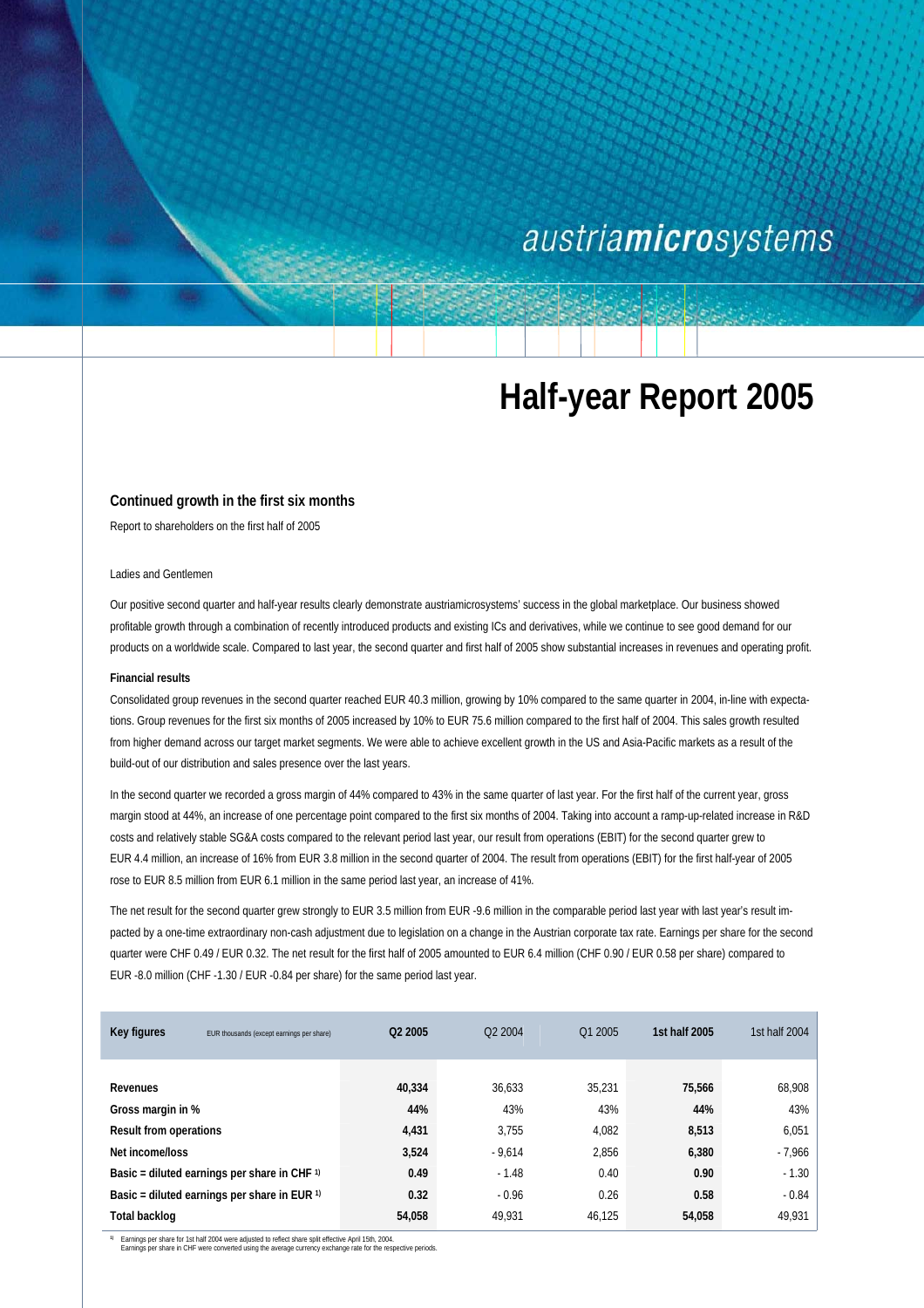Our total backlog increased to EUR 54.1 million on June 30, 2005, compared to EUR 46.1 million at the end of the first quarter 2005 and EUR 49.9 million on June 30, 2004.

#### **Business overview**

austriamicrosystems continued its strong business performance in the second quarter and first half year as the success of our newly introduced and existing products at major customers worldwide confirms our leading position in high performance analog semiconductors.

Our advanced power management and lighting solutions for mobile devices are seeing very good market feedback and increasing penetration due to the excellent performance and high level of integration they offer. Gaining importance for austriamicrosystems in this area are customers like SonyEricsson for Japanese handset models, Motorola for the CDMA version of their highly successful Razr mobile phone and Pantech/Curitel, an internationally active leader in the Korean handset market, as well as applications like GPS receivers. Our innovative portable audio products demonstrate austriamicrosystems' worldclass design expertise in complex highly-integrated analog ICs. With complete system solutions and analog front-end ICs for flash, hard disk and other MP3 players, we offer a full range of dedicated products for various MP3-based applications. XM Satellite, the leading U.S. satellite radio provider with more than 4 million subscribers, has chosen austriamicrosystems for several satellite radio receivers including the next generation of the XM2go portable device. In addition, a Chinese handset manufacturer has launched a handset for the Chinese market incorporating an austriamicrosystems MP3 player solution. Our strategic partnership with PortalPlayer, the leading MP3 system supplier, for a combined flash MP3 player solution, which we announced in January, underlines our strong technological position and is an endorsement of the industry-leading features of our products. With a number of other design efforts for MP3 devices underway at important customers, we are well positioned to participate in the continuing growth in the worldwide MP3 player market.

The healthcare market is another significant growth area for our high performance IC solutions. Ypsomed, the worldwide leader in drug injection pens, recently launched a new generation of semi-disposable pens built around an austriamicrosystems chip. Moreover, we gained additional design projects with worldwide market leaders in the fields of digital X-ray and Computer Tomography (CT) equipment, both areas where double-digit market growth is expected over the next years. After the highly successful launch of our magnetic rotary encoder product which is ideally suited for a broad range of industrial and automotive applications, we expanded this product range by three additional products offering higher or lower resolutions and different outputs in order to target additional application areas. Overall, the industrial market showed good performance with increasing demand for our metering solutions and continuing growth with key clients in industrial automation.

In our automotive business, we saw the ongoing ramp-up of a complex ESP sensor interface for a leading international automotive electronics supplier as well as an additional important project win for our highly accurate solution for steering wheel position measurement. This demonstrates our strong position in the areas of vehicle safety and control systems, which also include the next generation Flexray high speed bus. The foundry segment continued to perform well serving a variety of high quality customers who rely on us for our extensive analog process expertise. Adding a new sales channel, we concluded distribution agreements with industry leaders Future Electronics and NuHorizons which allow us to fully address a wide range of customer segments worldwide with our expanding range of high performance standard products.

To support the future manufacturing requirements of our business, we have triggered the next capacity build-out step in our state-of-the-art wafer fab B. This modular expansion is envisaged to increase manufacturing capacity from 5,200 WSPM to 6,500 WSPM (wafer starts per month). At the same time, we have decided to initiate a ramp-down procedure for our legacy wafer fab A after 22 years of successful operation. The ramp-down procedure is expected to be completed by year-end.

#### **Outlook**

Looking forward, we see austriamicrosystems well positioned for further growth. We continue to expect our business to grow in revenues and earnings in the current year. Based on currently available information, we anticipate full year revenues for 2005 to increase by between 10 and 15% compared to last year, accompanied by substantial growth in earnings.

Unterpremstaetten, July 26, 2005

John Heugle, CEO Michael Wachsler-Markowitsch, CFO

**PAGE 2** / 7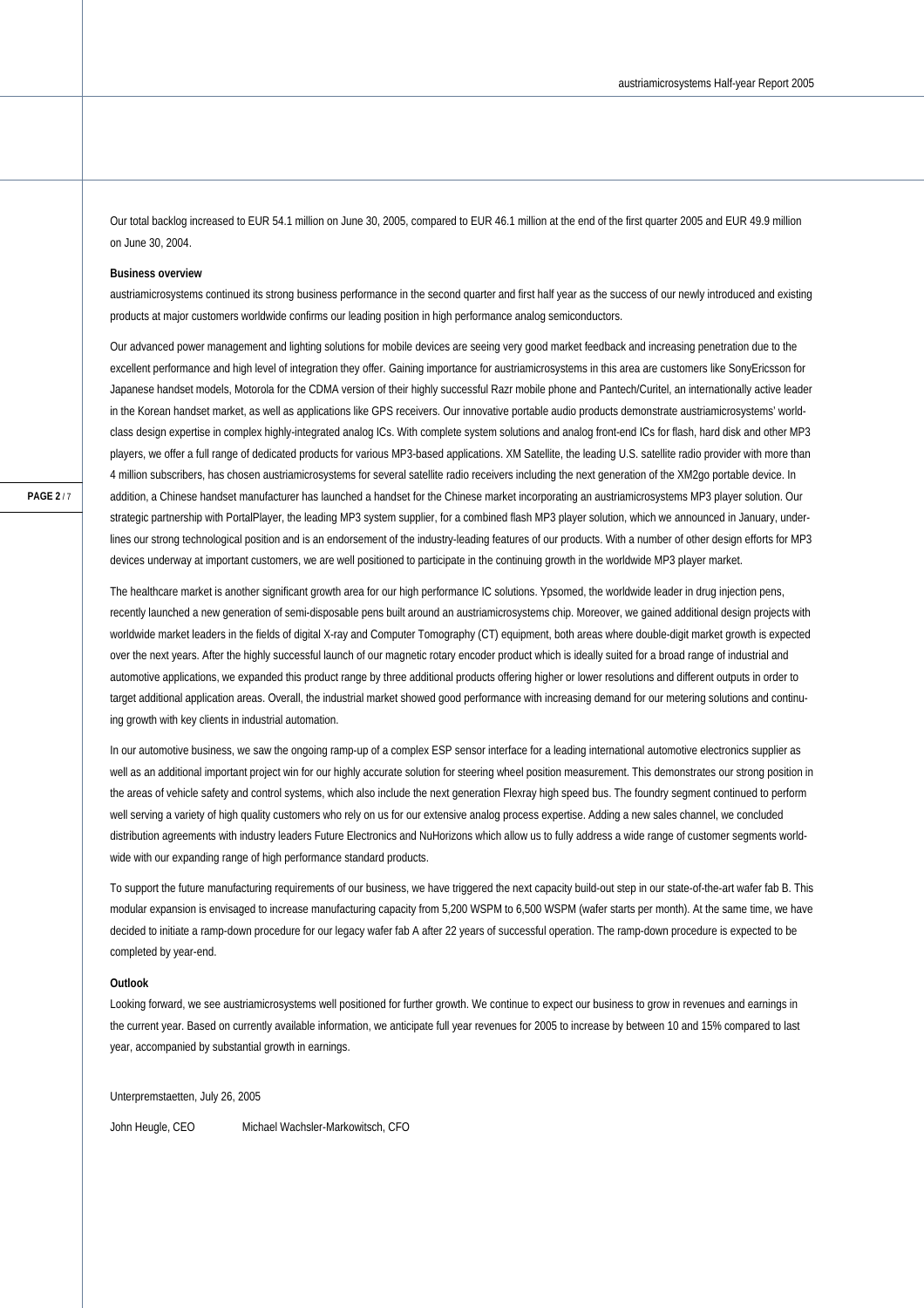# **Consolidated Profit and Loss Statement (unaudited)**

| Q2 2005   | 1st half 2005             | Q2 2004                    | 1st half 2004             |
|-----------|---------------------------|----------------------------|---------------------------|
|           |                           |                            |                           |
|           |                           |                            | 56,477                    |
|           |                           |                            | 12,431                    |
|           |                           |                            | 68,908                    |
|           |                           |                            |                           |
| $-22,408$ | $-42,655$                 | $-20,848$                  | $-39,248$                 |
| 17,926    | 32,910                    | 15,785                     | 29,661                    |
| 44%       | 44%                       | 43%                        | 43%                       |
|           |                           |                            |                           |
| $-8,337$  | $-15,053$                 | $-7,043$                   | $-13,479$                 |
| $-5,762$  | $-11,694$                 | $-5,560$                   | $-11,480$                 |
| 631       | 2,421                     | 789                        | 1,712                     |
| $-27$     | $-71$                     | $-216$                     | $-363$                    |
|           |                           |                            |                           |
| 4,431     | 8,513                     | 3,755                      | 6,051                     |
| $-190$    | $-491$                    | $-1,236$                   | $-2,089$                  |
|           |                           |                            |                           |
| 4,241     | 8,022                     | 2,518                      | 3,962                     |
| $-717$    | $-1,642$                  | $-12,133$                  | $-11,928$                 |
|           |                           |                            |                           |
| 3,524     | 6,380                     | $-9,614$                   | $-7,966$                  |
|           |                           |                            |                           |
| 0.49      | 0.90                      | $-1.48$                    | $-1.30$                   |
| 0.32      | 0.58                      | $-0.96$                    | $-0.84$                   |
|           | 32,131<br>8,204<br>40,334 | 61,816<br>13,750<br>75,566 | 28,846<br>7,787<br>36,633 |

**1)** Earnings per share for 1st half 2004 were adjusted to reflect share split effective April 15th 2004.

Earnings per share in CHF were converted using the average currency exchange rate for the respective periods.

**PAGE 3** / 7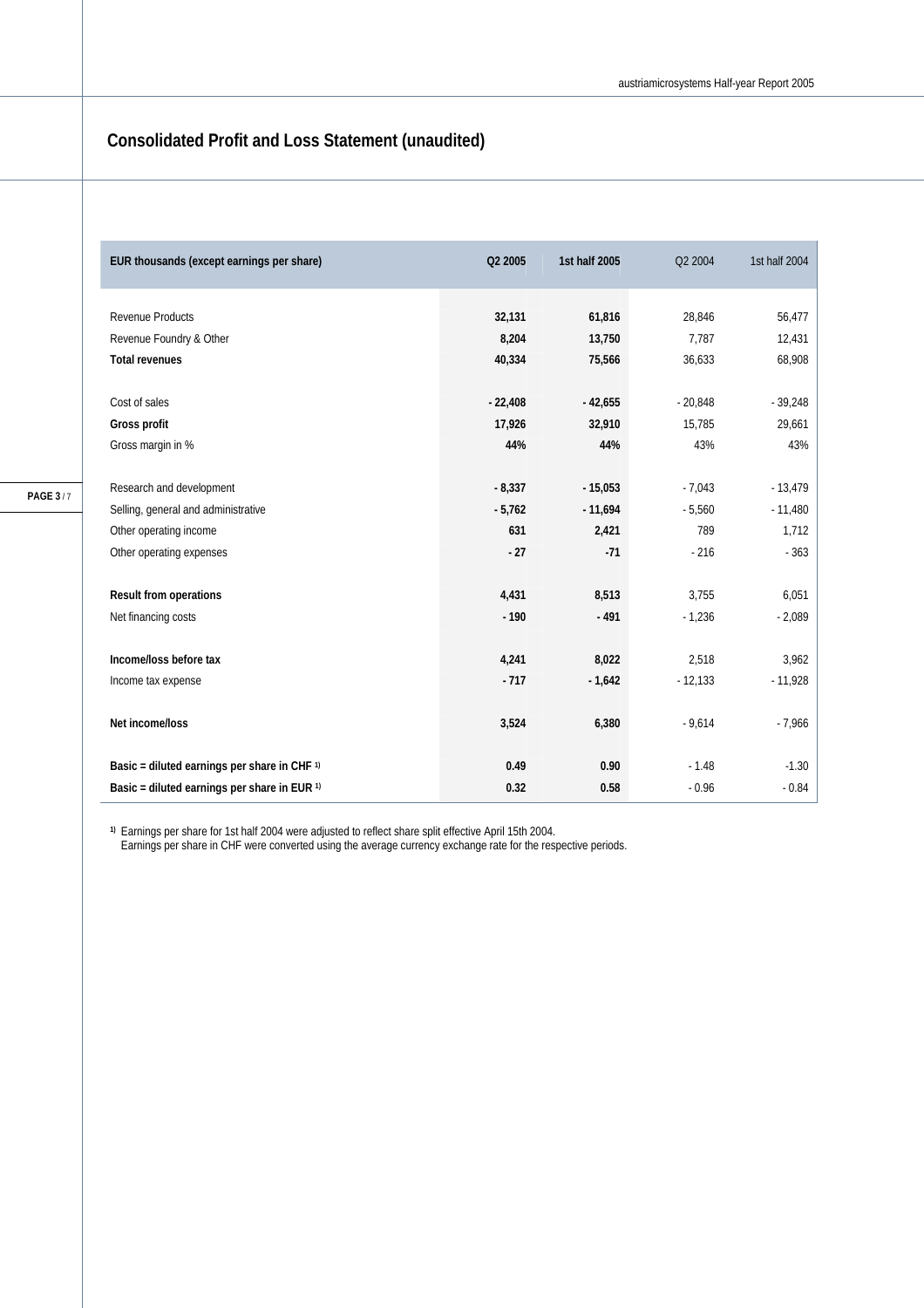# **Consolidated Balance Sheet (unaudited)**

| <b>EUR thousands</b><br>as of              | June 30, 2005 | December 31, 2004 |
|--------------------------------------------|---------------|-------------------|
| Assets                                     |               |                   |
| Cash and cash equivalents                  | 20,015        | 17,323            |
| Short-term Investments                     | 0             | 0                 |
| Trade receivables                          | 30,757        | 38,777            |
| Inventories                                | 32,907        | 28,460            |
| Other receivables and assets               | 3,806         | 5,095             |
| <b>Total current assets</b>                | 87,485        | 89,655            |
| Property, plant and equipment              | 109,742       | 115,883           |
| Intangible assets                          | 9,947         | 11,200            |
| Investments and securities                 | 200           | 195               |
| Deferred tax assets                        | 30,953        | 32,580            |
| Other long-term assets                     | $\bf{0}$      | 60                |
| <b>Total non-current assets</b>            | 150,842       | 159,919           |
| <b>Total assets</b>                        | 238,327       | 249,574           |
| Liabilities and shareholders' equity       |               |                   |
| Liabilities                                |               |                   |
| Interest-bearing loans and borrowings      | 36,154        | 34,408            |
| <b>Trade liabilities</b>                   | 14,013        | 21,571            |
| Provisions                                 | 14,310        | 15,335            |
| Other liabilities                          | 10,337        | 14,064            |
| <b>Total current liabilities</b>           | 74,814        | 85,377            |
| Interest-bearing loans and borrowings      | 29,966        | 36,337            |
| Employee benefits                          | 8,334         | 7,837             |
| Deferred government grants                 | 5,478         | 5,928             |
| Other long term liabilities                | 808           | 1,568             |
| <b>Total non-current liabilities</b>       | 44,586        | 51,670            |
| Shareholders' equity                       |               |                   |
| Issued capital                             | 26,647        | 26,647            |
| Share premium                              | 91,417        | 91,417            |
| Translation adjustment                     | $-85$         | $-104$            |
| Retained earnings                          | 949           | $-5,433$          |
| Total shareholders' equity and reserves    | 118,927       | 112,527           |
| Total liabilities and shareholders' equity | 238,327       | 249,574           |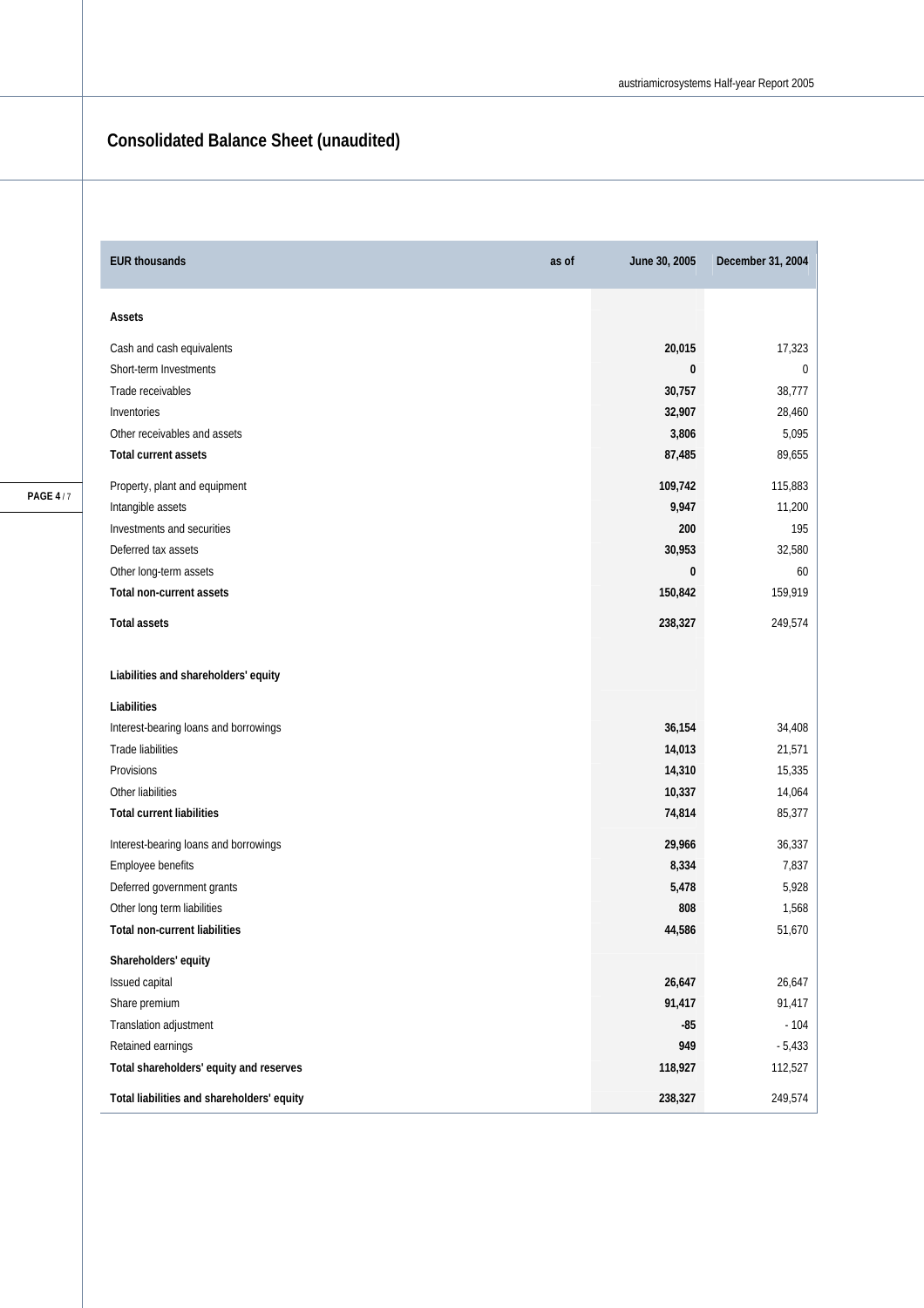# **Consolidated Cashflow Statement / Changes in Equity (unaudited)**

### **Consolidated Cashflow Statement**

| <b>EUR thousands</b>                                       | Q2 2005  | 1st half 2005 | Q2 2004      | 1st half 2004 |
|------------------------------------------------------------|----------|---------------|--------------|---------------|
| Operating activities                                       |          |               |              |               |
| Income/loss before tax                                     | 4,241    | 8,022         | 2,518        | 3,962         |
| Depreciation (net of government grants)                    | 5,615    | 11,153        | 5,511        | 10,911        |
| Changes in employee benefits                               | 269      | 497           | 255          | 543           |
| Changes in other long-term liabilities                     | $-216$   | $-271$        | $-1,479$     | - 58          |
| Gain/Loss from sale of plant and equipment                 | $\bf{0}$ | $\mathbf{0}$  | $\Omega$     | $\Omega$      |
| Net financing cost                                         | 190      | 491           | 1,236        | 2,089         |
| Changes in current assets                                  | $-303$   | 3,015         | 2,326        | 4,225         |
| Changes in short-term operating liabilities and provisions | 768      | $-7,224$      | $-641$       | $-329$        |
| Tax payments                                               | - 99     | $-104$        | $-32$        | $-40$         |
| Cash flows from operating activities                       | 10,463   | 15,579        | 9,695        | 21,303        |
|                                                            |          |               |              |               |
| Investing activities                                       |          |               |              |               |
| Acquisition of intangibles, property, plant and equipment  | $-5,061$ | $-9,449$      | $-5,938$     | $-9,068$      |
| Government grants received                                 | 1,854    | 1,854         | $\mathbf{0}$ | 0             |
| Proceeds from sale of plant and equipment                  | 0        | $\bf{0}$      | $\mathbf{0}$ | 0             |
| Interest received                                          | 269      | 478           | 192          | 349           |
| Cash flows from investing activities                       | $-2,937$ | $-7,116$      | $-5,746$     | $-8,719$      |
| <b>Financing activities</b>                                |          |               |              |               |
| Proceeds from borrowings                                   | 2,935    | 4,685         | $\mathbf{0}$ | 0             |
| Repayment of borrowings                                    | $-4,663$ | $-8,917$      | $-45.050$    | $-49,812$     |
| Repayment of finance lease liabilities                     | $-211$   | $-427$        | $-205$       | $-271$        |
| Interest paid                                              | $-581$   | $-1,112$      | $-1,429$     | $-2,607$      |
| Changes resulting from IPO                                 | 0        | $\mathbf{0}$  | 41,785       | 41,785        |
| Cash flows from financing activities                       | $-2,521$ | $-5,771$      | $-4,899$     | $-10,905$     |
|                                                            |          |               |              |               |
| Net increase/decrease in cash and cash equivalents         | 5,005    | 2,692         | $-949$       | 1,678         |
| Cash and cash equivalents at begin of period               | 15,010   | 17,323        | 10,302       | 7,674         |
| Cash and cash equivalents at end of period                 | 20,015   | 20,015        | 9,353        | 9,353         |

### **Changes in Equity**

| <b>EUR thousands</b>           | 1st half 2005 | 1st half 2004 |
|--------------------------------|---------------|---------------|
|                                |               |               |
| Beginning of period            | 112,527       | 66,565        |
| Capital increase, merger       | $\bf{0}$      | 42,713        |
| Net profit/loss for the period | 6,380         | $-7,966$      |
| Translation adjustment         | 20            | 4             |
| End of period                  | 118,927       | 101,316       |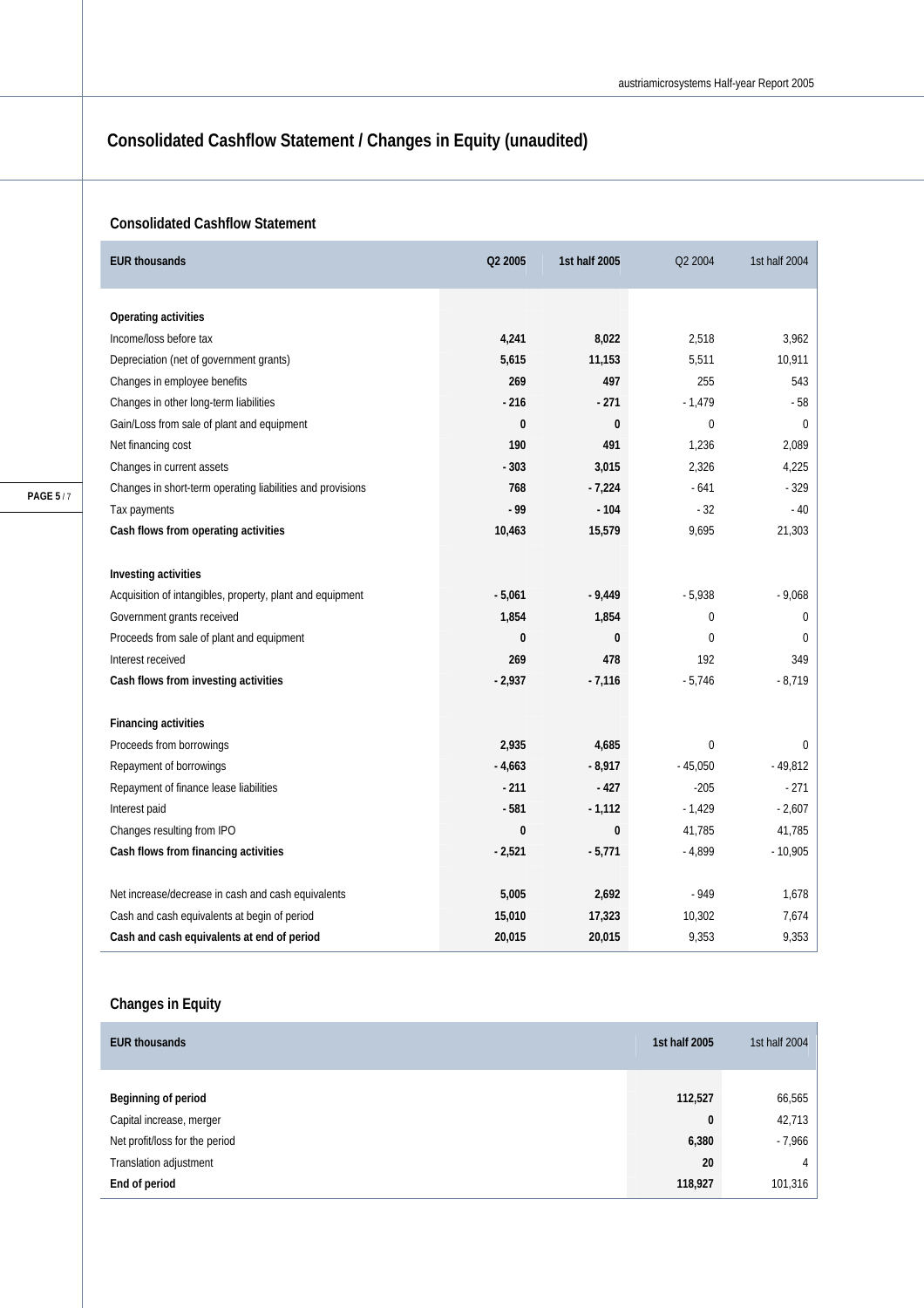### **Notes on the Interim Financial Statements June 30, 2005**

### **1. Accounting principles**

The consolidated financial statements of austriamicrosystems AG and subsidiaries (the "Group") are based on the accounts of the individual subsidiaries at June 30. All figures have been prepared in accordance with International Financial Reporting Standards (IFRS). The accounting principles applied in this half-year report correspond with the reporting policies specified in the Full Year Consolidated Financial Statements dated December 31st, 2004. This halfyear report is consistent with IAS 34.

### **2. Segment reporting**

| <b>EUR thousands</b><br><b>Business segments</b> | <b>Products</b> | Foundry & Other | Group  |
|--------------------------------------------------|-----------------|-----------------|--------|
| 1st half 2005                                    |                 |                 |        |
|                                                  |                 |                 |        |
| Revenues                                         | 61,816          | 13,750          | 75,566 |
| Result from operations                           | 14,031          | $-5,518$        | 8,513  |
| 1st half 2004                                    |                 |                 |        |
| Revenues                                         | 56,477          | 12,431          | 68,908 |
| Result from operations                           | 13,308          | $-7,257$        | 6,051  |

| Regions                   | <b>EUR thousands</b> | EMEA <sup>1)</sup> | Americas | Asia/Pacific | Group  |
|---------------------------|----------------------|--------------------|----------|--------------|--------|
| 1st half 2005<br>Revenues |                      | 56,779             | 12,288   | 6,499        | 75,566 |
| 1st half 2004<br>Revenues |                      | 55,489             | 8,180    | 5,239        | 68,908 |

1) Europe, Middle East, Africa

Segment information is presented in respect to the Group's business and geographical segments. The primary reporting format, business segments, comprises Analog/Mixed-Signal Products ("Products") and Full Service Foundry & Other ("Foundry & Other"). Under the "Foundry & Other" segment we show revenues from third party foundry customers and record all unallocated corporate costs. Inter-segment revenues have been eliminated, inter-segment pricing is determined on a cost basis. The secondary reporting format is structured by the three regions in which sales occur: "EMEA" which includes Europe, Middle East, Africa, "Americas" and "Asia/Pacific". Segment results include items directly attributable to a segment as well as those that can be allocated on a reasonable basis. In presenting information on the basis of geographical segments, segment revenue is based on the geographical location of customers.

### **3. Number of employees**

The average number of employees was 832 during the first half of 2005, compared to 815 during the first half of 2004.

**PAGE 6** / 7